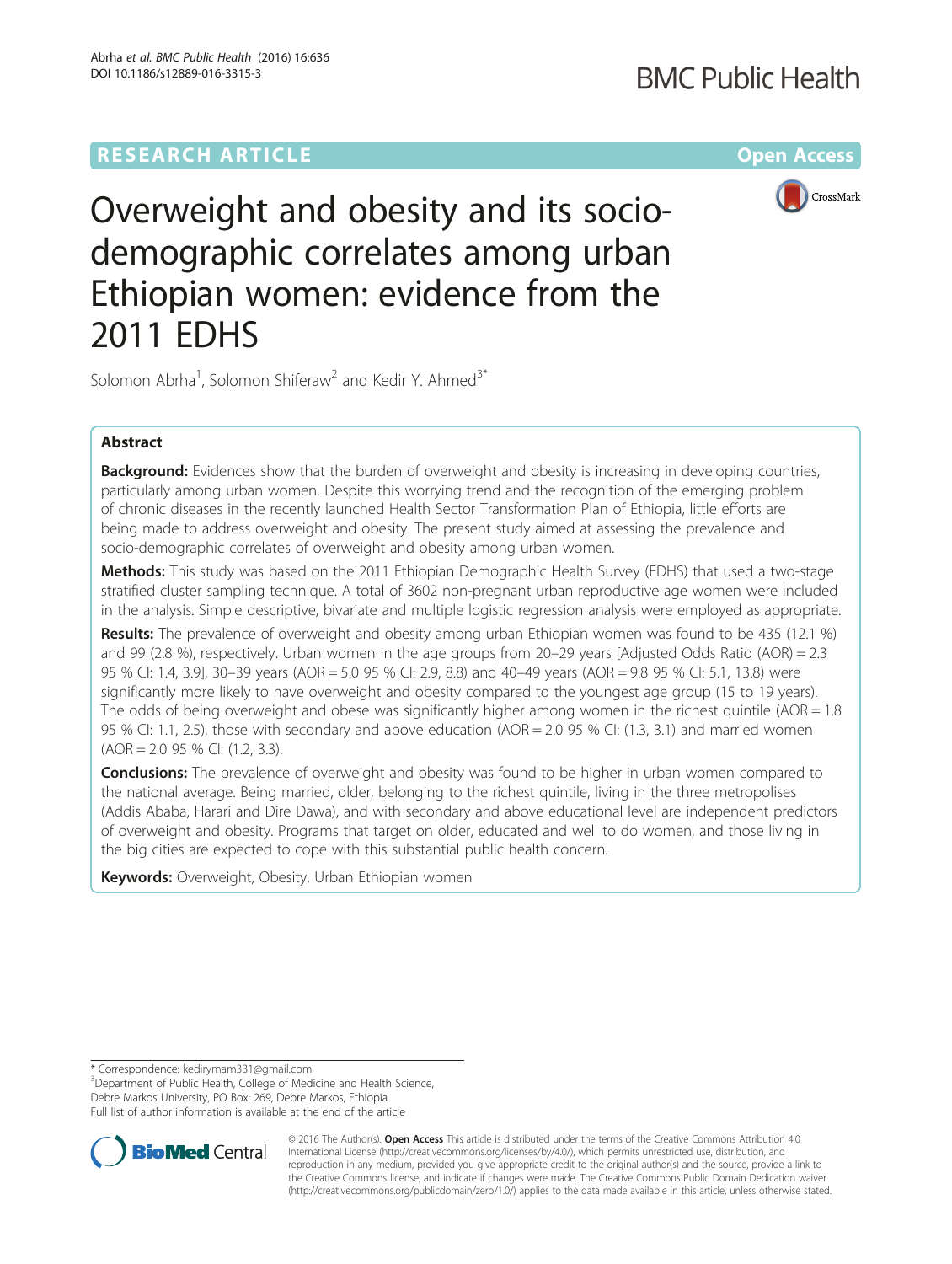# Background

The global prevalence of overweight and obesity has been significantly increasing over the past four decades. The combined prevalence of overweight and obesity has increased by 27.5 % for adults and 47.1 % for children between 1980 and 2013. During this period, the proportion of women with overweight and obesity has also increased from 29.8 to 38.0 % [\[1\]](#page-5-0). Excess body weight is a major risk factor for mortality and morbidity from cardiovascular diseases, diabetes, cancers and musculoskeletal disorders [\[2](#page-5-0), [3](#page-5-0)]. In 2010, it was estimated that 3.4 million global annual deaths, 3.9 % of years of life lost and 3.8 % of global disability adjusted life years (DALYs) were caused by overweight and obesity [\[1](#page-5-0), [4](#page-5-0), [5](#page-5-0)]. Once associated only with high-income countries, overweight and obesity are now also prevalent in low and middle-income countries and more noticeably in urban areas [[6](#page-5-0)–[8](#page-5-0)].

Evidences show that the burden of overweight and obesity is increasing in developing countries, particularly among urban women. Also, women in developing countries have higher rates of overweight and obesity than men and this relationship persisted over time [[1, 9](#page-5-0)–[11](#page-5-0)]. Women's overweight doubled from 9 % in 1980 to 18 % in 2008 while obesity more than doubled from 2 to 5 % over the same time period [[12](#page-5-0)]. The rates are also increasing at alarming rates in Sub-Saharan Africa [\[13](#page-5-0)]. In 2013, the prevalence of overweight and obesity among women in Eastern Sub-Saharan African countries was 23.7 and 8.8 %, respectively [[1\]](#page-5-0). Similarly, a Nigerian study based on demographic and health survey data showed, about 36.4 % of urban women had either overweight or obesity [[14\]](#page-5-0).

A number of studies conducted on chronic diseases risk factors showed an increase in the prevalence of overweight and obesity in Ethiopia [\[15](#page-5-0)–[19\]](#page-5-0). A study based on Ethiopian Demographic Health Survey (EDHS) data showed that the prevalence of overweight increased by 28 % (from 16.1 % in 2000 to 20.6 % in 2011) among women in Addis Ababa [[20\]](#page-5-0). A similar study showed that one-third of female permanent commercial bank employees and public school teachers in Addis Ababa were either overweight or obese [[19\]](#page-5-0).

Despite this worrying trend and the recognition of the emerging problem of chronic diseases as a national public health concerns in the recently launched Health Sector Transformation Plan of Ethiopia [[21\]](#page-5-0), little efforts are being made to address overweight and obesity [\[3](#page-5-0)]. Moreover, given the fact that the changes favoring unhealthy dietary pattern and limited physical activity are associated with urbanization, the prevalence of overweight and obesity in urban areas is consistently higher compared to rural areas [[22](#page-5-0)–[24](#page-5-0)]. Therefore, the present study aimed at assessing the prevalence and sociodemographic correlates of overweight and obesity among urban non-pregnant reproductive age women in Ethiopia.

# **Methods**

## Study design and data sources

This cross-sectional study was based on the 2011 Ethiopia Demographic and Health Survey (EDHS), which was designed as a nationally representative survey. The survey provided data on a wide range of indicators relating to population, health, and nutrition. It was funded by the United States Agency for International Development, the Government of Ethiopia with other stake holders and implemented out by the Central Statistical Agency (CSA).

# Sampling techniques and population

The survey employed two-stage stratified cluster sampling technique. The country is structured into nine regional states and two City Administrations Councils (Addis Ababa and Dire Dawa). Stratification was achieved by separating each region and one of the town administrations into urban and rural areas, except the entirely urban Addis Ababa. In total, 23 sampling strata have been created. Each stratum was further divided into enumeration areas (EAs) using the list of all EAs (clusters) prepared by the 2007 Population and Housing Census (PHC) as a sampling frame. In the first stage, a total of 624 EAs were selected, of which 187 were from urban areas. The EAs were selected with probability proportional to the EA size and with independent selection in each sampling stratum. Households comprised the second stage of sampling in which a fixed number of 30 households were selected for each EAs [[25, 26](#page-5-0)]. Women who were pregnant and those with outlier BMI value <  $12.00 \text{ kg/m}^2$  and >  $50.00 \text{ kg/m}^2$ , were excluded from this study. Overall, 3, 602 urban non-pregnant women of aged 15–49 years were included in the final analysis.

# Data collection

The data collection procedure for the 2011 Ethiopian Demographic and Health Survey was documented in the full report [\[26\]](#page-5-0). Before the actual analysis was carried out the dataset was explored by running frequencies of available predictor variables, and weight/height variables. During exploration, it was noted that weight or height were measured for 3606 urban non-pregnant women. Of these, two outlier cases and two flagged cases were excluded from the final analysis. Socio-demographic characteristics of the women such as region of residence, age, marital status, educational status, occupation, wealth status and parity were the predictor variables for which data were collected.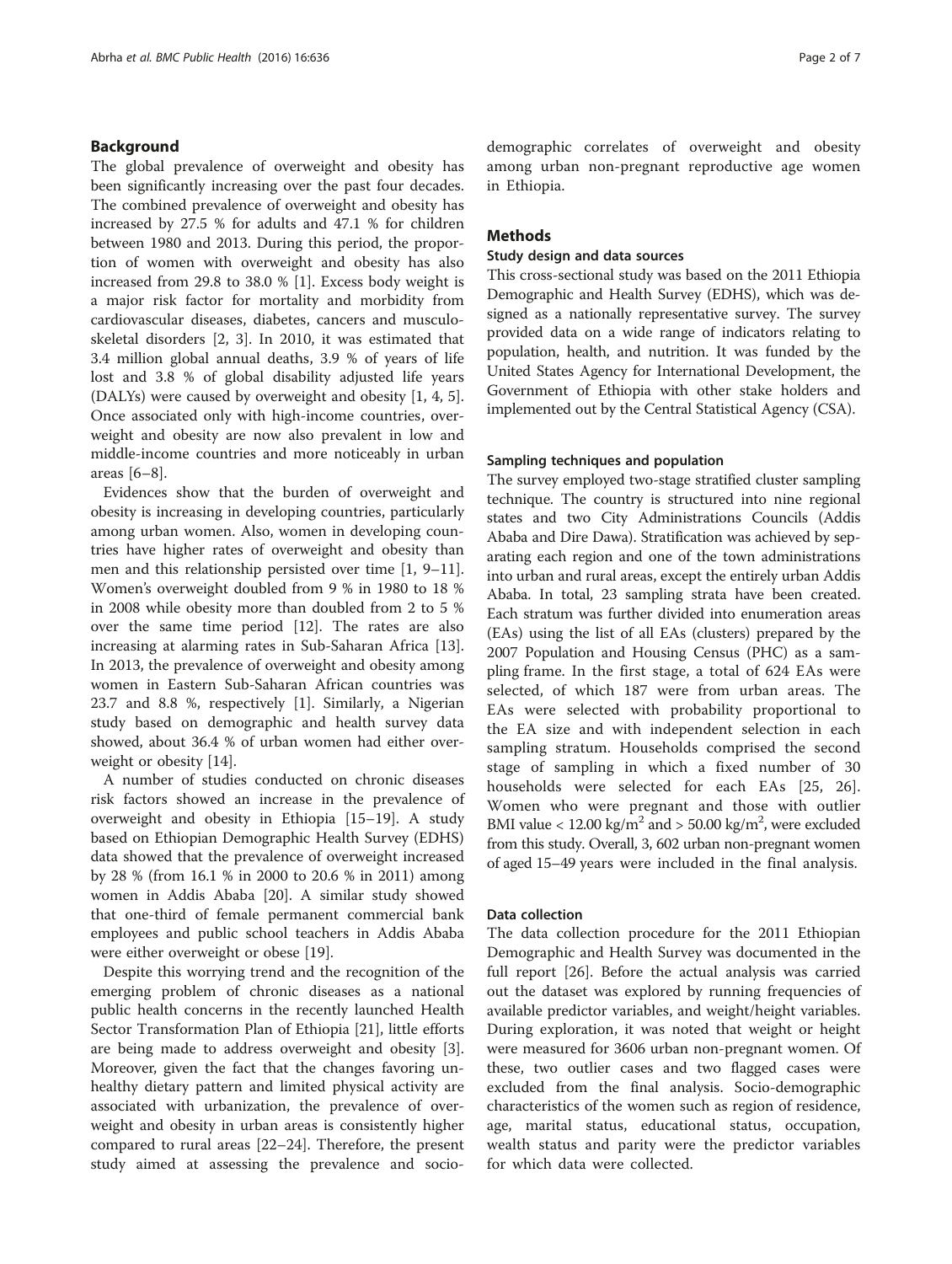# Operational definitions

- Body mass index (BMI): Weight in kilograms divided by height in meters squared.
- Overweight: BMI > = 25.00 Kg/m<sup>2</sup> and  $<-29.99$  Kg/m<sup>2</sup>
- Obese: BMI > = 30.00 Kg/m<sup>2</sup> and < = 50.00 kg/m<sup>2</sup>
- Overweight and obese: BMI > =  $25.00 \text{ Kg/m}^2$  and  $\epsilon$  = 50.00 Kg/m<sup>2.</sup> The outcome variable was dichotomized as: Overweight and obese (Yes) compared to the reference of normal and underweight groups (No).
- Region of residence was recoded as 'The three Metropolis' (which include Addis Ababa, Harari and Dire Dawa), Tigray, Amhara, Oromia, SNNPR and "Other regions" (which include Afar, Benshangul-Gumuz, Gambela and Somali).
- Kebele: the smallest administrative unit in Ethiopia.
- Woreda (district): an administrative unit which consists of kebeles
- EA (Clusters): An EA is a geographic area consisting of a convenient number of dwelling units which served a counting unit for the census.
- Flagged cases: inconsistent measurements noted for weight and height.

#### Statistical analysis

Complex sample analysis was performed using SPSS version 16.0 statistical software to account for the multistage cluster study design. The design variables of primary sampling unit (EAs) as cluster and stratification variable (residence) as strata were used. Analysis was carried out based on the weighted count. Sample weight was an eight digit variable with six implied decimal places and was divided by 1,000,000 before applying the weighting factor.

Frequencies and proportions were computed for description of the study population in relation to selected socio-demographic variables. Wealth index quintiles were constructed using principal component analysis. Multiple logistic regression analysis was used to identify independent predictors and control for confounding. Results were presented in the form of odds ratios (OR) and 95 % confidence intervals. Statistical significance was set at a p-value of 0.05. The overall model fitness test statistics with adjusted Wald chi-square value of 74.263 ( $p$  value < 0.0001) shows the fitted model performance was better than the null model.

# Results

### Characteristics of respondents

In this study, the proportion of urban women aged 20–29 years was 1438 (39.9 %) with a mean (± SD) age of 26.4 (± 0.2) years. About 893 (24.8 %), 857

(23.8 %), 477 (13.2 %) and 280 (7.8 %) of them were living in Amhara, Oromia, SNNPR, and Tigray regions, respectively. Among participants, 1542 (42.8 %) had only primary level education, and 1602 (44.5 %) married while 798 (22.1 %) were in the poorest quintile. Nearly half (47.9 %) had no child (Table [1](#page-3-0)).

# Prevalence of overweight and obesity and its socio-demographic correlates

The prevalence of overweight and obesity was found to be 435 (12.1 % 95 % CI: 10.1, 14.4) and 99 (2.8 % 95 % CI: 2.1, 3.6), respectively. Thus, about 534 (14.9 %, 95 % CI: 12.4, 17.6) of urban reproductive age women were overweight and obese (Table [1](#page-3-0)).

From the multivariable logistic regression analysis; age, region of residence, wealth index, educational status and marital status were significantly associated with being overweight and obese.

The likelihood of being overweight and obese was higher among 20–29 years (AOR = 2.3 95 % CI: 1.4, 3.9), 30–39 years (AOR = 5.0 95 % CI: 2.9, 8.8) and 40–49 years  $(AOR = 9.8 95 % CI: 5.1, 13.8)$  of age groups compared to the reference age group of 15–19 year olds. With regards to regional distribution, the odds of being overweight and obese was higher among residents of the three Metropolis  $(AOR = 2.2 \ 95 \ % \ CL: 1.2, 4.2)$  and among residents of Southern Nations and Nationalities and Peoples Region (SNNPR)  $(AOR = 2.6 95 % CI: 1.2,$ 5.8) compared to urban women in Tigray (Table [2\)](#page-4-0).

The odds of overweight and obesity was 1.8 times (95 % CI: 1.1, 2.5) higher among those who are in the richest quintile compared to those who are in the poorest quintile. Having a Secondary and above educational level (AOR = 2.0 95 % CI: (1.3, 3.1) and being married  $(AOR = 2.0 95 % CI: (1.2, 3.3) were significantly and$ positively associated with the condition of being overweight and obese (Table [2\)](#page-4-0).

# **Discussion**

The findings of this study showed that the overall prevalence of overweight and obesity among urban Ethiopian women was 14.9 %, which was considerably higher compared to the national average of 5.7 % [\[26](#page-5-0)]. However, it is lower than other pocket study conducted in Southwest part of Ethiopia (23.4 %) [[18\]](#page-5-0). Previous studies from the capital, Addis Ababa and among workers of Wonji Shewa sugar factory reported a much higher figure that ranged from 26.7 to 38 % [[15](#page-5-0)–[17, 19](#page-5-0)]. The availability of more energy dense fast foods and exposure to sedentary life in Addis Ababa and its surroundings (compared to other urban settings in the country) might explain the lower figure for the country as a whole.

This finding is also lower than other studies based on DHS data; from Nigeria (26.7 and 36.4 %) [\[14](#page-5-0), [27](#page-5-0)],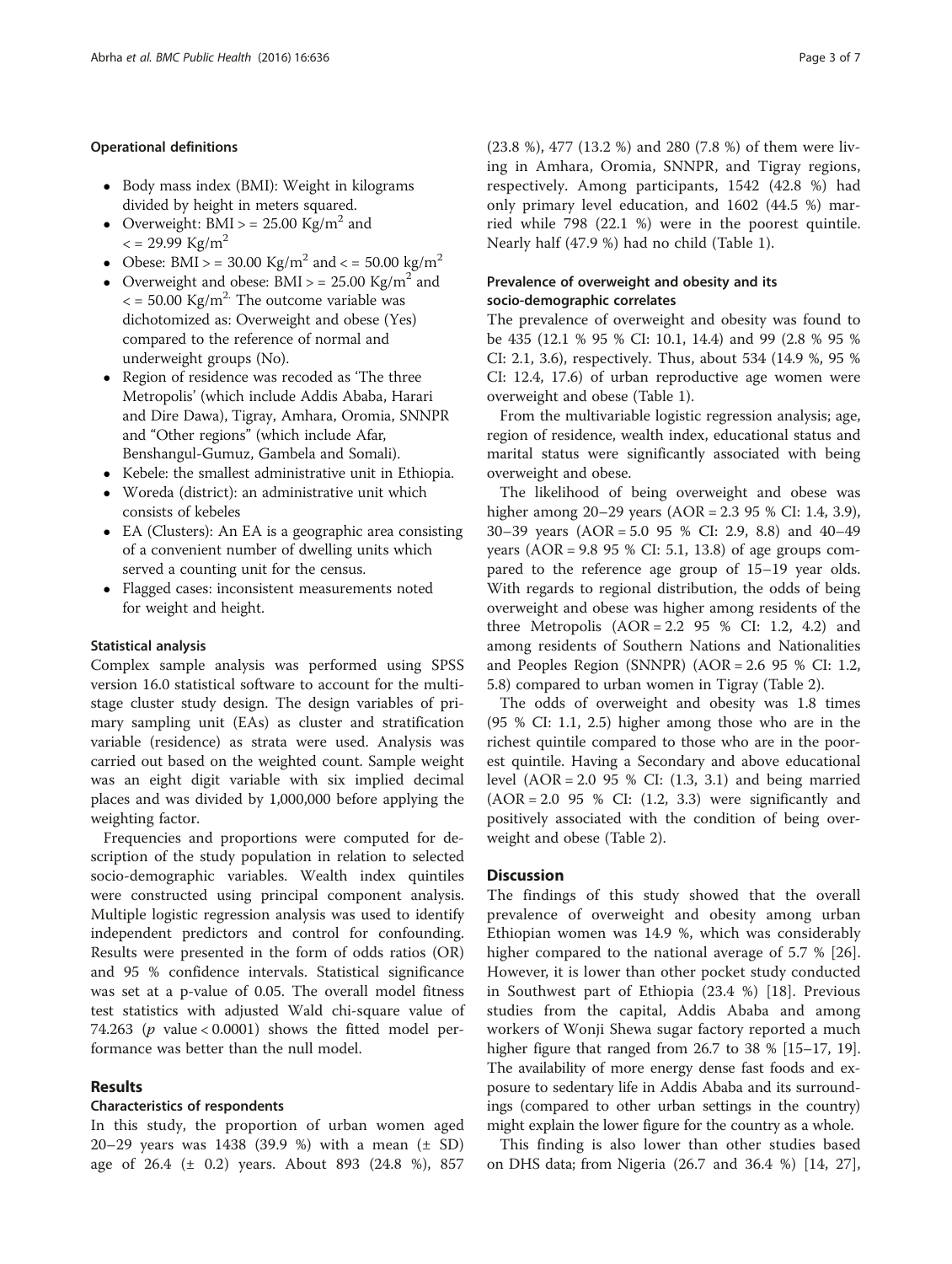<span id="page-3-0"></span>Table 1 Characteristics of non-pregnant reproductive age women in urban Ethiopia, 2011 EDHS,  $(N<sup>w</sup> = 3602)$ 

| Variables                                     | Frequency (%) |
|-----------------------------------------------|---------------|
| Age Group <sup>§</sup>                        |               |
| $15 - 19$                                     | 996 (27.7)    |
| $20 - 29$                                     | 1438 (39.9)   |
| $30 - 39$                                     | 783 (21.7)    |
| $40 - 49$                                     | 385 (10.7)    |
| Region of residence                           |               |
| Tigray                                        | 280 (7.8)     |
| Three Metropolis                              | 886 (24.6)    |
| Amhara                                        | 893 (24.8)    |
| Oromia                                        | 857 (23.8)    |
| SNNPR*                                        | 477 (13.2)    |
| Other Regions                                 | 209 (5.8)     |
| Wealth quintiles                              |               |
| Poorest                                       | 798 (22.1)    |
| Poorer                                        | 674 (18.7)    |
| Middle                                        | 712 (19.8)    |
| Richer                                        | 709 (19.7)    |
| Richest                                       | 709 (19.7)    |
| Educational status                            |               |
| No formal education                           | 781 (21.7)    |
| Primary (grade 1-8 <sup>th</sup> )            | 1542 (42.8)   |
| Secondary and above (grade 9 <sup>th</sup> +) | 1279 (35.5)   |
| Parity                                        |               |
| No child                                      | 1726 (47.9)   |
| 1-4 children                                  | 1485 (41.2)   |
| 5+ children                                   | 391 (10.9)    |
| Marital status                                |               |
| Single                                        | 1523 (42.3)   |
| Married                                       | 1602 (44.5)   |
| Divorced/widowed                              | 477 (13.2)    |
| Working status                                |               |
| Not working                                   | 1509 (41.9)   |
| White-collar Work                             | 1450 (40.3)   |
| Manual Work                                   | 619 (17.1)    |
| Others                                        | 24 (0.7)      |
| Nutritional status                            |               |
| Underweight                                   | 718 (19.9)    |
| Normal                                        | 2350 (65.2)   |
| Overweight                                    | 435 (12.1)    |
| Obesity                                       | 99 (2.8)      |

\*SNNPR = Southern Nations and Nationalities and Peoples Region  $N<sup>W</sup>$  = Total weighted count excluding pregnant women and women with extreme BMI values (<12.00 kg /m2 and > 50.00 kg /m2)

§ = age classification used in EDHS reports (2005 and 2011) under maternal nutritional status section

and from seven African countries (average prevalence of 31 %) [[6](#page-5-0)]. It is also lower than other pocket studies conducted in Benin (41.3 %), South Africa (56.6 %), Iran (61.3 %) and India (75.33 %) [\[28](#page-5-0)–[31](#page-6-0)]. This might be due to disparity with the dietary pattern and life style, level of urbanization and economic development of Ethiopia.

In this study, age of women, marital status, wealth status, residence and educational status were found to be significantly associated with overweight and obesity. Consistent with the findings of other studies, the results of this study demonstrated that the prevalence was significantly higher among older women [[16, 20](#page-5-0), [27](#page-5-0), [32, 33\]](#page-6-0). The decrease in level of physical activity and a higher intake of energy dense foods as age of women advances could be the possible explanation [[34](#page-6-0)]. Similarly, the condition of being overweight and obese was significantly higher among women in the richest quintile which was consistent with studies from Addis Ababa and Wonji Shewa sugar factory [\[15, 16](#page-5-0), [20](#page-5-0)] and studies from elsewhere [\[6](#page-5-0), [27,](#page-5-0) [32, 33, 35](#page-6-0)]. In developing countries context the wealthier are likely to consume energy dense foods and follow a sedentary life style, hence they are more likely to be overweight and obese.

The prevalence of overweight and obesity was significantly higher among women at high school and above level, which is in line with other similar studies [[6,](#page-5-0) [32, 34, 35\]](#page-6-0). This may be the result of shifts from manual labor to more sedentary occupations and the related decline in physical activity. Like in other studies overweight and obesity was more common among married women [\[6](#page-5-0), [36\]](#page-6-0). Married are likely to have higher parity which could be linked to adopting more sedentary life style and high energy foods are usually offered for women during postpartum period.

The use of national and sub-nationally representative data and considerations of complex sampling methods are the strengths of this study. The following limitations should be considered while interpreting the results of this study. Firstly, cross-sectional nature of the study does not allow establishing causality of associations. Secondly, important predictors of the outcome variable such as physical activity and total energy intake (nutritional history) are not included owing to use of secondary data. Likewise, there was no data on central obesity since the survey did not collect data on abdominal and waist-to-hip circumference.

#### Conclusions

The prevalence of overweight and obesity among urban women in Ethiopia was found to be considerably high compared to the national average. This was particularly more pronounced among older women, those in the richest quintile, with higher education, those living in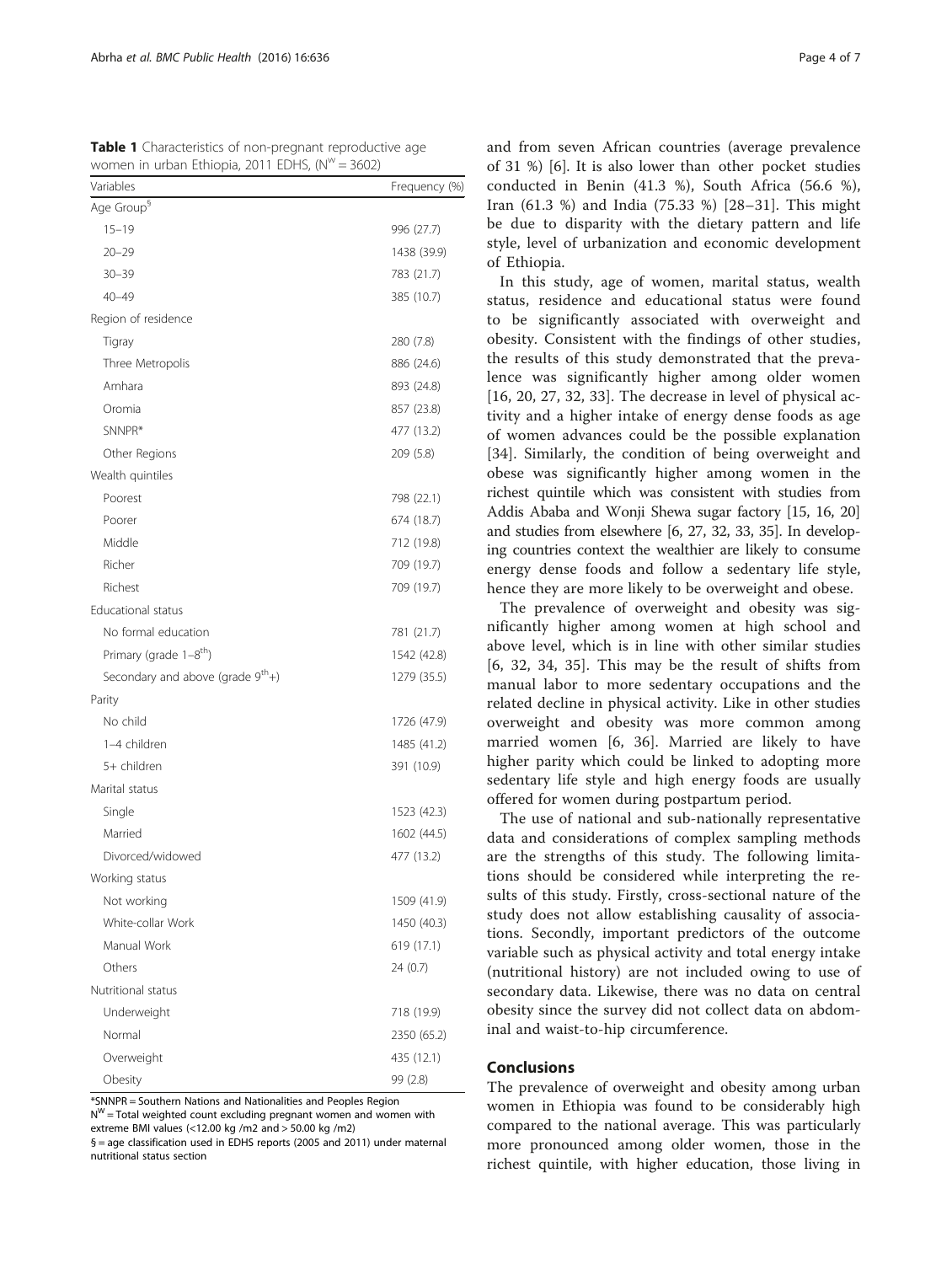<span id="page-4-0"></span>

| Table 2 Socio-demographic correlates of overweight and obesity among urban reproductive age women in Ethiopia, 2011 EDHS |  |  |  |  |
|--------------------------------------------------------------------------------------------------------------------------|--|--|--|--|
| $(N^W=3602)$                                                                                                             |  |  |  |  |

| Variables                 | Overweight and obesity |             | Crude Odds          | Adjusted Odds       |  |  |
|---------------------------|------------------------|-------------|---------------------|---------------------|--|--|
|                           | Yes (n, %)             | No (n, %)   | Ratio (95 % CI)     | Ratio (95 % CI)     |  |  |
| Age Group <sup>§</sup>    |                        |             |                     |                     |  |  |
| $15 - 19$                 | 44 (4.4)               | 952 (95.6)  | $\mathbf{1}$        | $\mathbf{1}$        |  |  |
| $20 - 29$                 | 183 (12.7)             | 1255 (87.3) | 3.2 (2.0, 5.0)*     | 2.3 $(1.4, 3.9)^*$  |  |  |
| $30 - 39$                 | 183 (23.4)             | 600 (76.6)  | 6.7 (4.3, 10.5)*    | 5.0 $(2.9, 8.8)^*$  |  |  |
| $40 - 49$                 | 124 (32.2)             | 261 (67.8)  | 10.3 (8.4, 16.6)*   | 9.8 $(5.1, 13.8)^*$ |  |  |
| Region of Residence       |                        |             |                     |                     |  |  |
| Tigray                    | 24 (8.6)               | 256 (91.4)  | $\mathbf{1}$        | $\mathbf{1}$        |  |  |
| Three Metropolis          | 180 (20.3)             | 706 (79.7)  | $2.7$ (1.4, 5.1)*   | $2.2$ (1.2, 4.2)*   |  |  |
| Amhara                    | 72 (8.1)               | 821 (91.9)  | $0.9$ (0.4, 2.3).   | 0.9(0.3, 2.4)       |  |  |
| Oromia                    | 121 (14.1)             | 736 (85.9)  | $1.7$ (0.8, 3.9)    | $1.5$ (0.6, 3.2)    |  |  |
| SNNPR <sup>*</sup>        | 97 (20.3)              | 380 (79.7)  | $2.7$ (1.2, 6.2)*   | $2.6$ (1.2,5.8)*    |  |  |
| Others                    | 40 (19.1)              | 169 (80.9)  | $2.5$ (1.2, 5.3)*   | $2.5$ (1.1, 5.4)*   |  |  |
| Wealth Quintile           |                        |             |                     |                     |  |  |
| Poorest                   | 84(10.5)               | 714 (89.5)  | $\mathbf{1}$        | $\mathbf{1}$        |  |  |
| Poorer                    | 105 (15.6)             | 569 (84.4)  | $1.6$ $(1.0, 2.4)$  | $1.1$ $(0.7, 1.8)$  |  |  |
| Middle                    | 140 (19.7)             | 572 (80.3)  | $2.1$ (1.2, 3.8)*   | 1.6(0.9, 2.9)       |  |  |
| Richer                    | 66 (9.3)               | 643 (80.4)  | 0.9(0.5, 1.6)       | $0.9$ $(0.5, 1.6)$  |  |  |
| Richest                   | 139 (19.6)             | 570 (83.9)  | $2.1$ (1.3, 3.3)*   | $1.8$ (1.1, 2.5)*   |  |  |
| <b>Educational Status</b> |                        |             |                     |                     |  |  |
| No formal education       | 103 (13.2)             | 678 (86.8)  | $\mathbf{1}$        | $\mathbf{1}$        |  |  |
| Primary $(1-8^{th})$      | 202 (13.1)             | 1340 (86.9) | $1.0$ (0.7, 1.4)    | 1.5(1.0, 2.3)       |  |  |
| Secondary+                | 229 (17.9)             | 1050 (82.1) | 1.4(0.9, 2.2)       | $2.0$ (1.3, 3.1)*   |  |  |
| Parity                    |                        |             |                     |                     |  |  |
| No child                  | 143(8.3)               | 1583 (91.7) | $\mathbf{1}$        | $\mathbf{1}$        |  |  |
| 1-4 children              | 312 (21.0)             | 1173 (79.0) | $3.0$ (2.1, 4.1)*   | $1.1$ (0.7, 1.7)    |  |  |
| 5+ children               | 79 (20.2)              | 312 (79.8)  | $2.8$ (1.9, 4.2)*   | 0.7(0.4,1.3)        |  |  |
| Marital Status            |                        |             |                     |                     |  |  |
| Single                    | 111(7.3)               | 1412 (92.7) | $\mathbf{1}$        | $\mathbf{1}$        |  |  |
| Married                   | 351 (21.9)             | 1251 (78.1) | $3.6$ (2.5, 5.1)*   | $2.0$ (1.2, 3.3)*   |  |  |
| Divorced/widowed          | 72 (15.1)              | 405 (84.9)  | $2.3$ $(1.5,3.5)$ * | $1.2$ (0.6, 2.3)    |  |  |
| Occupational status       |                        |             |                     |                     |  |  |
| Not working               | 206 (13.7)             | 1303 (86.3) | $\mathbf{1}$        | $\mathbf{1}$        |  |  |
| White- collar work        | 258 (17.8)             | 1192 (82.2) | 1.4(0.9,1.9)        | $1.0$ (0.7, 1.4)    |  |  |
| Manual Work               | 68 (11.0)              | 551 (89.0)  | $0.8$ $(0.5, 1.3)$  | $0.8$ $(0.5, 1.2)$  |  |  |

\*SNNPR = Southern Nations and Nationalities and Peoples Region

N<sup>W</sup> = Total weighted count excluding pregnant women and women with extreme BMI values (<12.00 kg /m<sup>2</sup> and > 50.00 kg /m<sup>2</sup>)

§ = age classification used in EDHS reports (2005 and 2011) under maternal nutritional status section

the three metropolises (Addis Ababa, Dire Dawa and Harari) and married women. Based on the findings of this and other studies, it is imperative to design targeted overweight reduction programs with special emphasis on older, educated and well to do women, and those

living in the big cities. There is also a need for more indepth studies that account for important predictors including level of physical activity, nutritional history, and indicators of central obesity such as waist and abdominal circumference.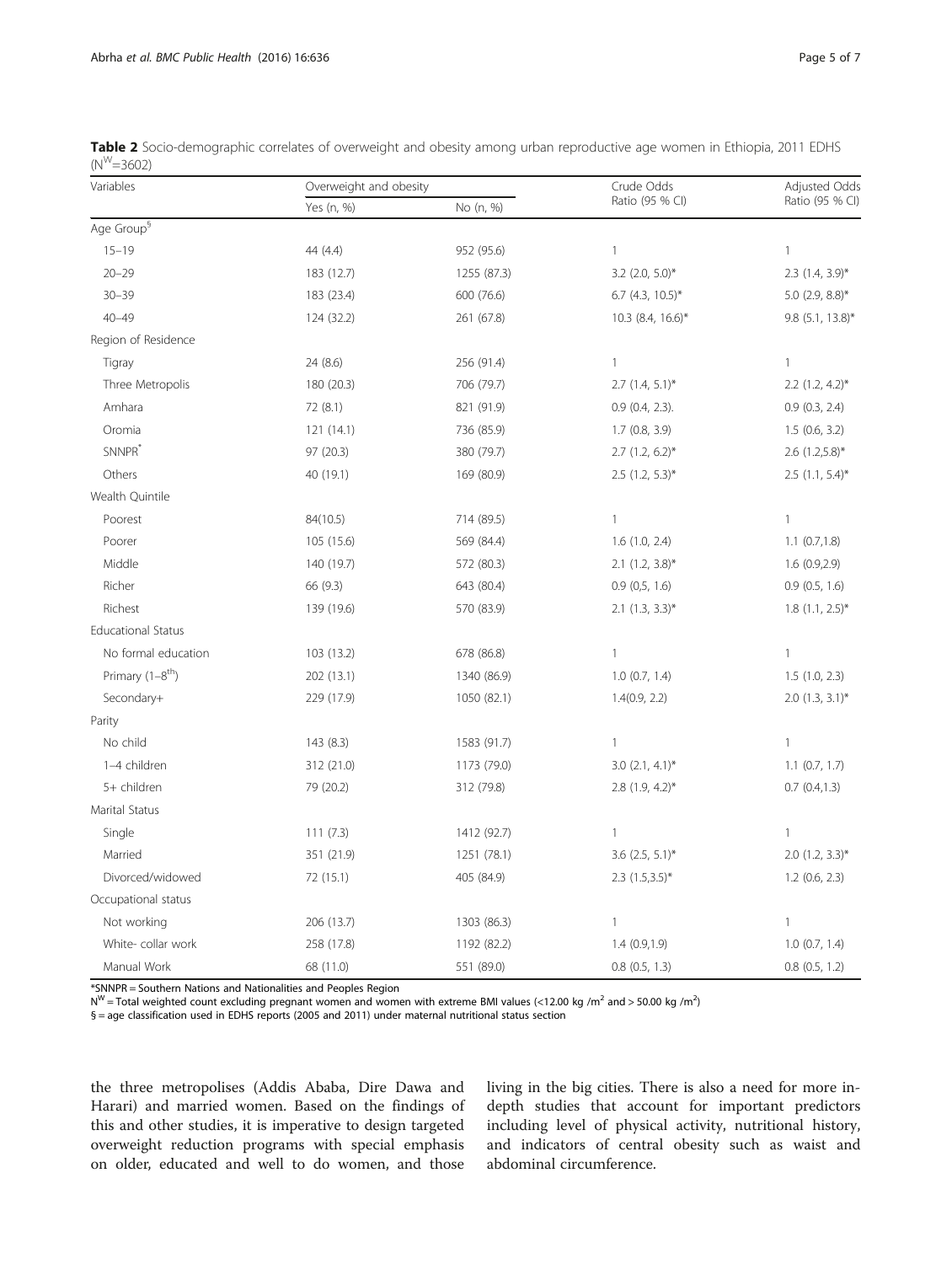#### <span id="page-5-0"></span>Abbreviations

BMI, body mass index; CI, confidence interval; CSA, Central Statistical Agency; DALYs, global disability adjusted life years; DHS, Demographic Health Survey; EDHS, Ethiopia Demographic Health Survey; Kg/m<sup>2</sup>, kilogram per meter square; SNNPR, Southern Nations Nationalities and Peoples Region; USAID, United States Agency for International Development

#### Acknowledgement

We would like to thank MEASURE DHS staff and discussion forum participants for their timely reply to our questions. We would like to thank Addis Ababa University, for providing funding support to conduct this work. Finally, we extend our acknowledgement to Central Statistical Agency (CSA) and MEASURE DHS project for providing free access to the data. We would also thank Alemayehu Work and Yared mekonnen for their support during the analysis process. Finally, our gratitude also goes to Tariku Dejene, Eyob Ambaw and Mereon Genene for their English language and grammar corrections.

#### Funding

The funding for this study was granted by Addis Ababa University. The funding body had no influence on study design, data collection, analysis and interpretation of data, writing of the manuscript and in the decision to submit the manuscript for publication.

#### Availability of data and materials

"The data that support the findings of this study are available from MEASURE DHS project but restrictions apply to the availability of these data, which were used under license for the current study, and so are not publicly available. Data are however available from the MEASURE DHS project upon reasonable online request after submission of concept paper".

#### Authors' contributions

SA participated in proposal development, conducting the analysis, writing the manuscript. He SS conceived the idea, and was involved in proposal writing, analysis and manuscript write up. KY reviewed the manuscript and provided useful comments during the analysis and Manuscript write-up. All authors read and approved the manuscript.

#### Competing interests

The authors declare that they have no competing interests.

#### Consent for publication

"Not applicable."

#### Ethics approval and consent to participate

The study proposal got ethical approval from Addis Ababa University, School of Public Health and formal letter of permission was obtained from measure DHS project website to access the dataset.

#### Author details

<sup>1</sup>Department of Epidemiology and Biostatistics, School of Public Health, College of Medicine and Health Science, Wolayta Sodo University, PO Box: 138, Wolayta Sodo, Ethiopia. <sup>2</sup>School of Public Health, College of Health Sciences, Addis Ababa University, PO Box: 9086, Addis Ababa, Ethiopia. <sup>3</sup>Department of Public Health, College of Medicine and Health Science, Debre Markos University, PO Box: 269, Debre Markos, Ethiopia.

# Received: 8 October 2015 Accepted: 15 July 2016 Published online: 26 July 2016

#### References

- Ng M, Fleming T, Thomson B, et al. Global, regional and national prevalence of overweight and obesity in children and adults 1980-2013: A systematic analysis. Lancet. 2014;384(9945):766–81.
- 2. World Health Organization: Global health risks: mortality and burden of disease attributable to selected major risks. Geneva: World Health Organization; 2009.
- 3. World Health Organization: Global status report on non-communicable diseases. Geneva: World Health Organization; 2011.
- 4. Stevens GA, et al. National, regional, and global trends in adult overweight and obesity prevalence. Popul Health Metrics. 2012;10:22.
- Lim SS, Vos T, Flaxman AD, et al. A comparative risk assessment of burden of disease and injury attributable to 67 risk factors and risk factor clusters in 21 regions, 1990–2010: a systematic analysis for the Global Burden of Disease Study 2010. Lancet. 2012;380:2224–60.
- 6. Abdhalah KZ, Jean CF, Rhoune O. Overweight and obesity in urban Africa: A problem of the rich or the poor? BMC Public Health. 2009;9:465.
- 7. Sodjinou R, Agueh V, Fayomi B. Obesity and cardio-metabolic risk factors in urban adults of Benin: relationship with socio-economic status, urbanization, and lifestyle patterns. BMC Public Health. 2008;8:84.
- 8. Campbell T. Emerging disease burdens and the poor in cities of the developing world. J Urban Health. 2007;84(3):54–64.
- 9. Kamadjeu RM, Edwards R, Atanga JS, et al. Anthropometry measures and prevalence of obesity in the urban adult population of Cameroon: an update from the Cameroon Burden of Diabetes Baseline Survey. BMC Public Health. 2006;6:228.
- 10. Omran AR. The epidemiologic transition theory: a preliminary update. J Trop Pediatr. 1983;29:305–16.
- 11. Popkin BM, Doak CM. The obesity epidemic is a worldwide phenomenon. Nutr Rev. 1998;56:106–14.
- 12. World Health Organization: Non-communicable disease country profile. Geneva: World Health Organization; 2011.
- 13. Abubakari AR, Lauder W, Agyemang C, et al. Prevalence and time trends in obesity among adult West African populations: a meta-analysis. Obes Rev. 2008;9(4):297–311.
- 14. Kandala NB, Stranges S. Geographic variation of overweight and obesity among women in Nigeria: a case for nutritional transition in Sub-Saharan Africa. PLoS One. 2014;9(6):e101103.
- 15. Birhane T, et al. Urban food insecurity in the context of high food prices: a community based cross sectional study in Addis Ababa, Ethiopia. BMC Public Health. 2014;14:680.
- 16. Henok A, et al. Effect of shit-work on Hypertension among Factory Workers in Ethiopia. Am J Clin Exp Med. 2015;3(4):142–8.
- 17. Wai WS, Birhane Y, Dhami RS, et al. Comparison of measures of adiposity in identifying cardiovascular disease risk among Ethiopian adults. Obesity. 2012;20(9):1887–95.
- 18. Solomon T, et al. Risk Factors for Cardiovascular Diseases. Ethiop J Health Sci. 2010;20(2):123–26.
- 19. Addis Continental Institute of Public Health (ACIPH), University of Washington. Survey of Non Communicable Diseases among Bank Employees and Teachers in Addis Ababa, Ethiopia. Preliminary result. 2010.
- 20. Tebekaw Y, Teller C, Ramos K. The burden of underweight and overweight among women in Addis Ababa, Ethiopia. BMC Public Health. 2014;14:1126.
- 21. Federal Democratic Republic of Ethiopia, Ministry of Health: Health Sector Transformation Plan (HSTP), 2015/16 - 2019/20. Addis Ababa, Ethiopia: Federal Ministry of Health; 2015.
- 22. Neupane S, Prakash KC, Teye-Doku D. Overweight and obesity among women: analysis of demographic and health survey data from 32 Sub-Saharan African Countries. BMC Public Health. 2016;16:30.
- 23. Popkin BM, Gordon-Larsen P. The nutrition transition: worldwide obesity dynamics and their determinants. Int J Obes Relat Metab Disord. 2004;28(3):S2–9.
- 24. Keding GB, Msuya JM, Maass BL, Krawinkel MB. Obesity as a public health problem among adult women in rural Tanzania. Glob Health Sci Pract. 2013;1(3):359–71.
- 25. Central Statistical Agency: Summary and Statistical Report of the 2007 Population and Housing Census of Ethiopia. Addis Ababa, Ethiopia: Central Statistical Agency; 2008.
- 26. Central Statistical Agency and ICF Macro. Ethiopian demographic and health survey. Final report. Calverton: ICF Macro; 2011.
- 27. Uthman OA. Patterns, distribution, and determinants of under- and over nutrition among women in Nigeria: a population-based analysis. J Public Health. 2009;17(5):289–99.
- 28. Gbary AR, Kpozehouen A, Houehanou YC, et al. Prevalence and risk factors of overweight and obesity: findings from a cross-sectional communitybased survey in Benin. Glob Epidemi Obes. 2014;2:3.
- 29. Puoane T, Steyn K, Bradshaw D, et al. Obesity in South Africa: the south african demographic and health survey. Obes Res. 2002;10(10):1038–48.
- 30. Mohsen J, Masoud A, Willett WC, et al. First nationwide survey of prevalence of overweight, underweight, and abdominal obesity in Iranian adults. Obesity. 2007;15(11):2797–808.